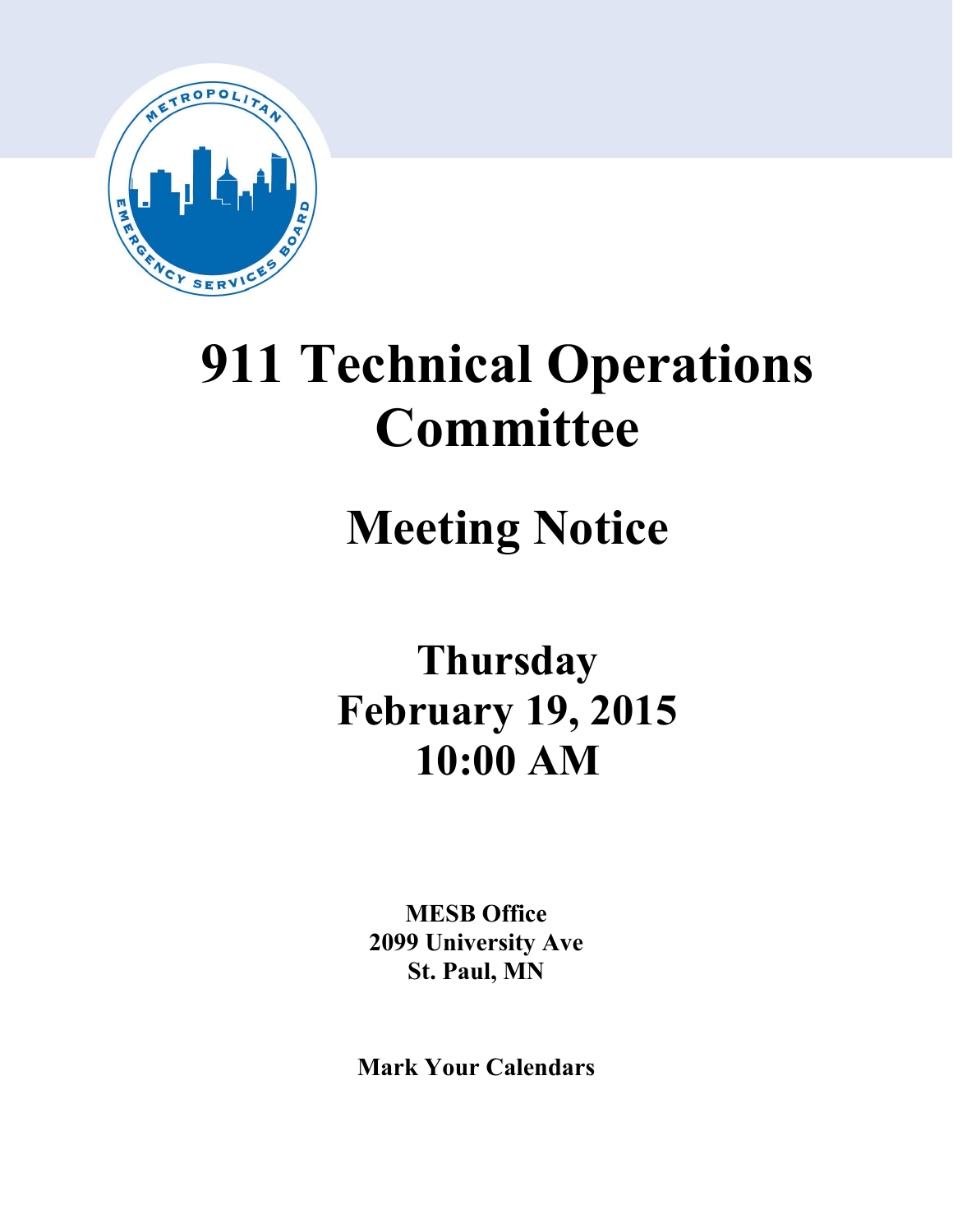## **Metropolitan Emergency Services Board**

## **911 Technical Operations Committee**

**Tentative Agenda February 19, 2015**

## 1. Call to Order

### 2. Approval of Minutes

### 3. Old Business

- a. Wireless Issues
- b. GIS Update
- c. Data Update
- d. Next Generation 911
	- i. State 911 Program 911 Services RFP Update
	- ii. GIS Role in NG911
		- *1.* MESB Executive Board Action
		- *2.* ECN Letter Distribution
	- iii. NG911 Subcommittee Report
		- *1.* Hosted/Shared 911 Answering Application Implementation Status
- e. SECB NG911 Committee
- f. PSAP Operations Round Table Work Group
- g. Shared/Hosted Logging Update
- h. Condition 3 Routing Metro Standard
- 4. New Business
	- a. Text-to-911 Trial
- 5. Adjourn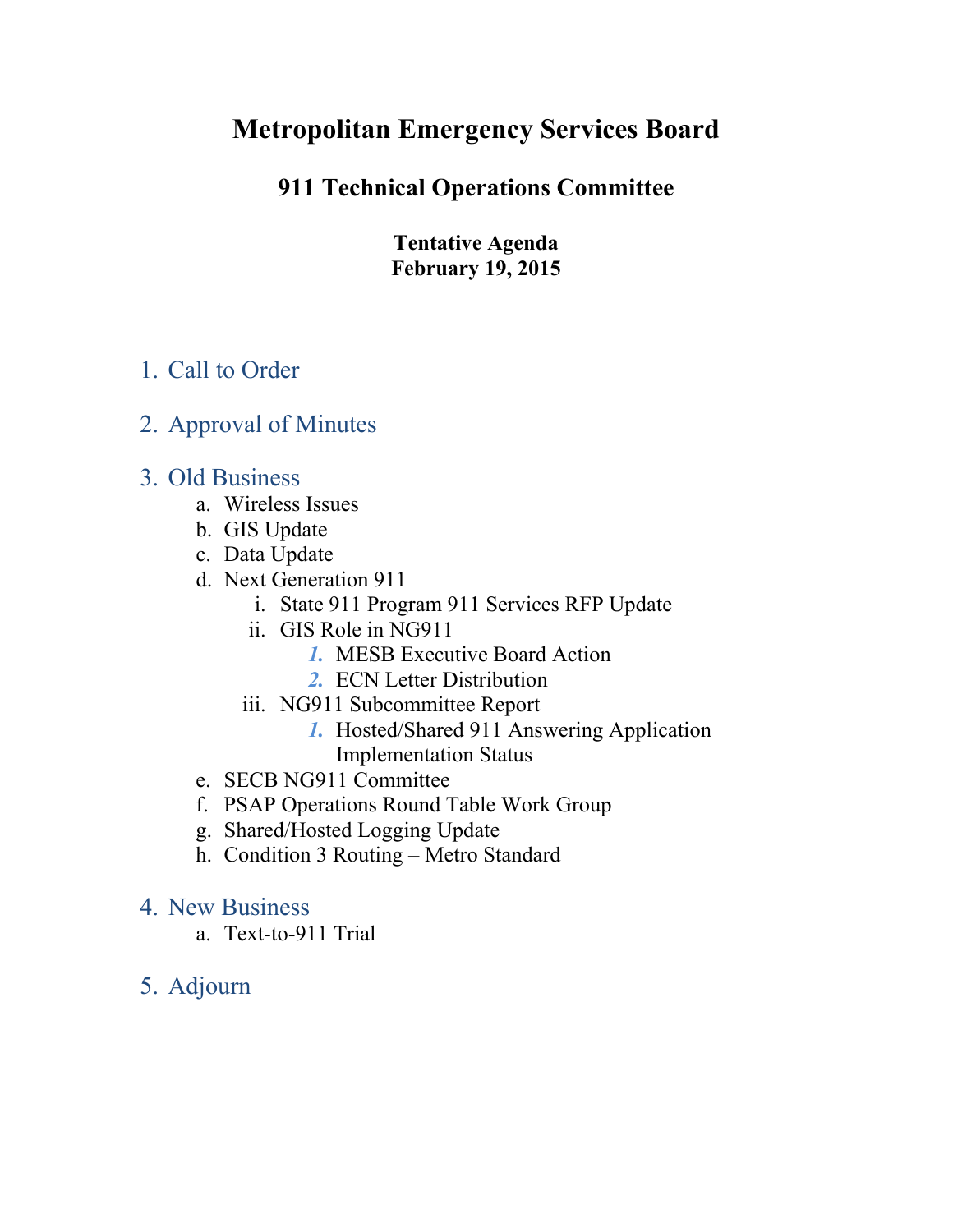#### **Metropolitan Emergency Services Board**

#### **911 Technical Operations Committee Draft Meeting Minutes January 15, 2015**

#### **Committee Members**

|                           | Nancie Pass, Ramsey (Chair)   |   | Jim Bayer, Hennepin          |
|---------------------------|-------------------------------|---|------------------------------|
| X                         | Bob Dowd, Isanti (Vice-Chair) |   | Lisa Lovering, Isanti        |
|                           | Linda Hanson, Anoka           | X | Heather Hunt, Minneapolis    |
|                           | Mike Roepke, Bloomington PD   |   | Marsha Pacolt, Ramsey        |
| $\boldsymbol{\mathrm{X}}$ | Susan Bowler, Carver          | Χ | Lori Adamietz, Scott         |
|                           | Bob Shoemaker, Chisago        | X | Darlene Pankonie, Washington |
| $\boldsymbol{\mathrm{X}}$ | Diane Lind, Dakota            |   | Doug Anschutz, Washington    |
|                           | Rose Kruchten, Dakota         | X | Jon Eckel, Chisago           |

#### **Alternates**

|   | Peter Sauter, Carver         |   | Lynette Ancel, Scott             |
|---|------------------------------|---|----------------------------------|
|   | Troy Ruby, Dakota            | Х | Christine McPherson, Minneapolis |
| X | Jeff Schlumpberger, Hennepin |   | Denise O'Leary, Ramsey           |
|   | Deb Paige, Carver            |   |                                  |
|   |                              |   |                                  |

#### **Others Attending**

Pete Eggimann, MESB Lauren Peterson, MAC Kay Simons, MESB Frank Jarmen, Airbus Gordy Chinander, MESB Clif Giese, North Marcia Broman, MESB

Martha Ziese, MESB Matthew Hoffer, CenturyLink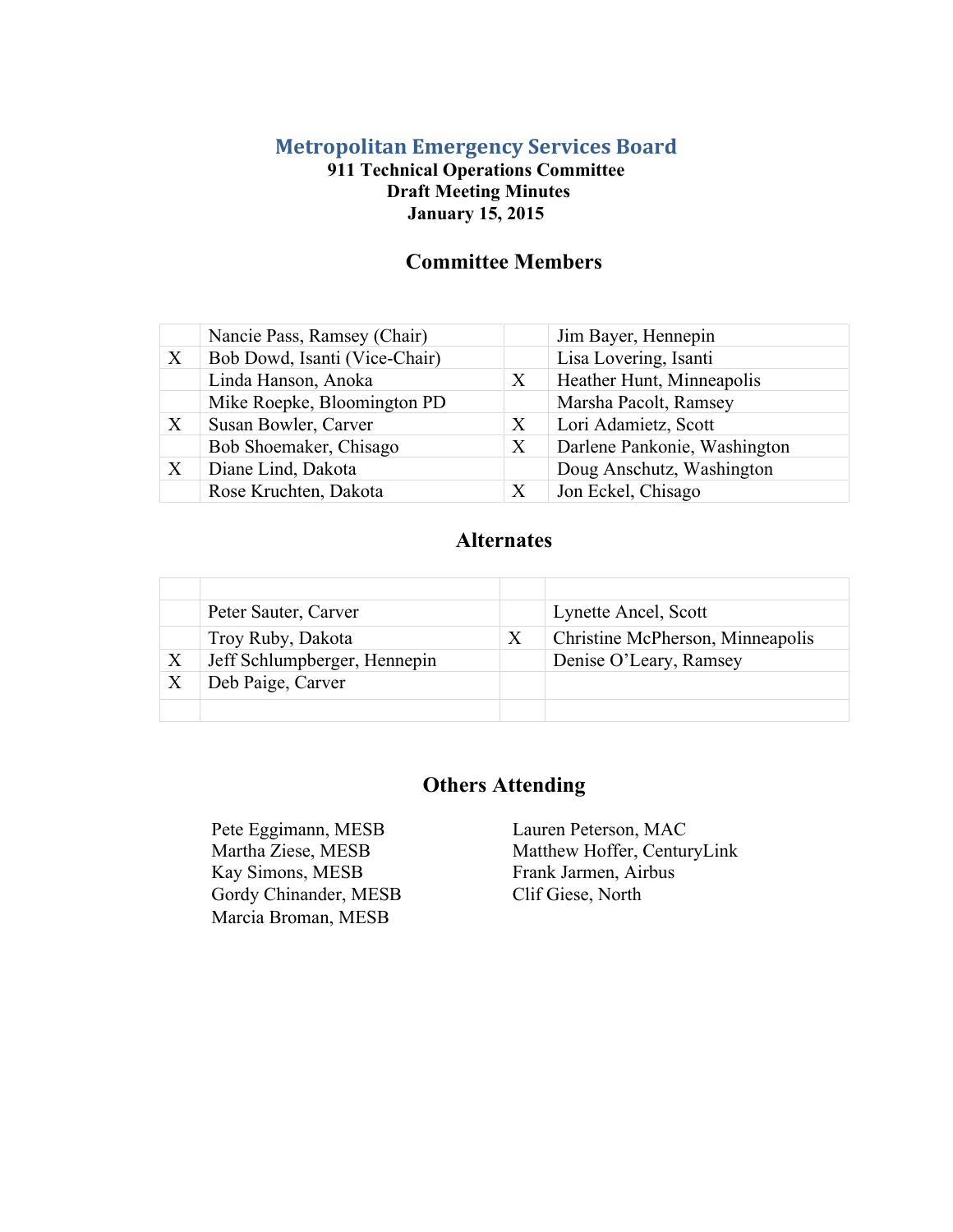#### **1. Call to Order**

Bob Dowd called the meeting to order at 10:05

#### **2. Approval of Minutes**

*Motion to approve the draft November 20, 2014 Minutes as corrected to show Susan Bowler present at the November meeting. (Lind/Eckel) Approved.* 

#### **3. Old Business**

#### **a. Wireless Issues – Gordy Chinander, GIS Manager**

The wireless call routing review of the Mississippi River bottom (East and SE of Airport) (Airport, Bloomington, Dakota, Edina, Hennepin, Minneapolis and Ramsey PSAPS), will be completed by end of January, 2015.

Missing Tower/Sector information: Washington County has reported wireless calls coming to PSAP with no Tower/Sector Information. It appears to be an ATTMO issue, but could be related to the larger database issue below.

Wireless routing database: The MESB and the state have requested Intrado to review and normalize the wireless database. Examples of issues:

- Missing data in some records
- Multiple spellings for Carriers
- LTE tower ID is not displaying in community field
- ALI 30W format not followed on some sites

#### **b. GIS Update – Gordy Chinander**

Metro GIS Road Centerline (MRCC): Data model review comment period finished on Jan 8<sup>th</sup>. The comments received have not been reviewed yet by the workgroup.

MnGeo's State Shared Centerline project: (MN outside of Twin City Metro) MnGeo has been waiting to add the Data Review tools to the toolbox for the partners. They now have that added to the State's Esri license agreement and will be downloading the tools and setting them up. After that they (MnGeo) will begin creating workflows for their partners.

Welcome to Adam Iten to the state MnGeo organization as Project Manager.

A draft letter from Dana Wahlberg regarding the GIS role in Next Generation 911 was discussed. It was agreed that the letter should go to the nine-county PSAP managers, the metro area Sheriffs, the metro County Administrators, and the nine-county GIS Managers, as well as the MESB members. It was suggested the letter be broken down into two or three letters with the content changed to reflect the intended recipient's responsibilities. (e.g. general policy to the County Administrators and Sheriffs – more detail to the GIS Managers)

#### **c. Data Update – Marcia Broman**

MSAG/GIS Synchronization Project work continues throughout the metro area with most PSAP areas actively involved. Joint efforts continue with several PSAPs/counties on street name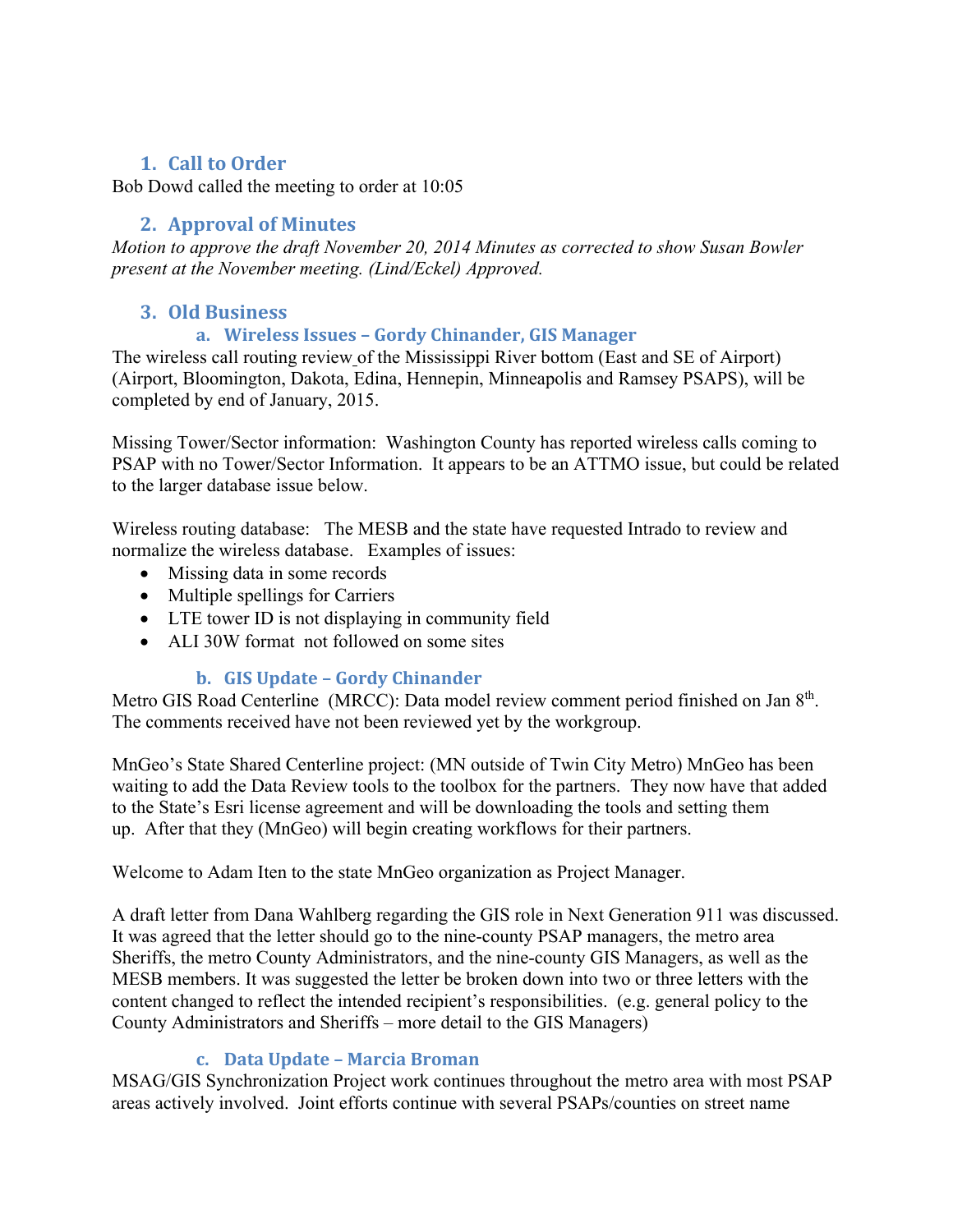standardization and resolution of ALI geocoding errors (to address points and centerline) in advance of their PSAP CAD transitions. Work with the Airport has begun. Bloomington's GIS data was recently received and Eden Prairie is processing MESB's request for data. Work with these PSAPs will start shortly.

The postalization of the Anoka County and Ramsey County MSAGs was completed.

Golden Valley was moved from the Edina MSAG to the Hennepin County MSAG in conjunction with their new call handling agreement.

All LECs and CLECs completed their annual data reconciliation of ALI with their source records.

1Q2015 MSAGs were distributed to PSAPs this week.

An analysis of inconsistencies with wireless ALI displays was prepared and referred to Gordy and he is working the issues with the wireless carriers.

There were some recent access issues with the MESB website, however, those have been resolved. Any difficulties accessing the online PSAP manual can be referred to Martha at [mziese@mn-mesb.org.](mailto:mziese@mn-mesb.org)

#### **d. Next Generation 911 - Pete Eggimann**

#### *i. State 911 Program 911 Services RFP – Dar Pankonie*

ECN has been working with the Dept. of Admin to resolve issues surrounding the release of the State's 911 Service Provider RFP. Admin has agreed that the RFP does not have to conform to the State's accessibility requirements, so the RFP is expected to be released within the next week or two.<br>*ii.* GIS Rol

#### *ii. GIS Role in NG911*

After considering the draft letter from Dana regarding the role of GIS in NG911, the committee had some discussion on what the best way forward was regarding getting the metro area GIS data conformant with the NG911 requirements. With input from the staff, a motion was made to create a 911 TOC work group made up of the county GIS managers, or their designees, that would work with MESB staff to ensure that the individual local and county GIS datasets and workflows in the metro area are ready to support a standards-based NG911 system.

*Motion made by Lind, seconded by Pankonie to request the MESB Executive Committee to support a GIS-911 workgroup. Motion Carried.*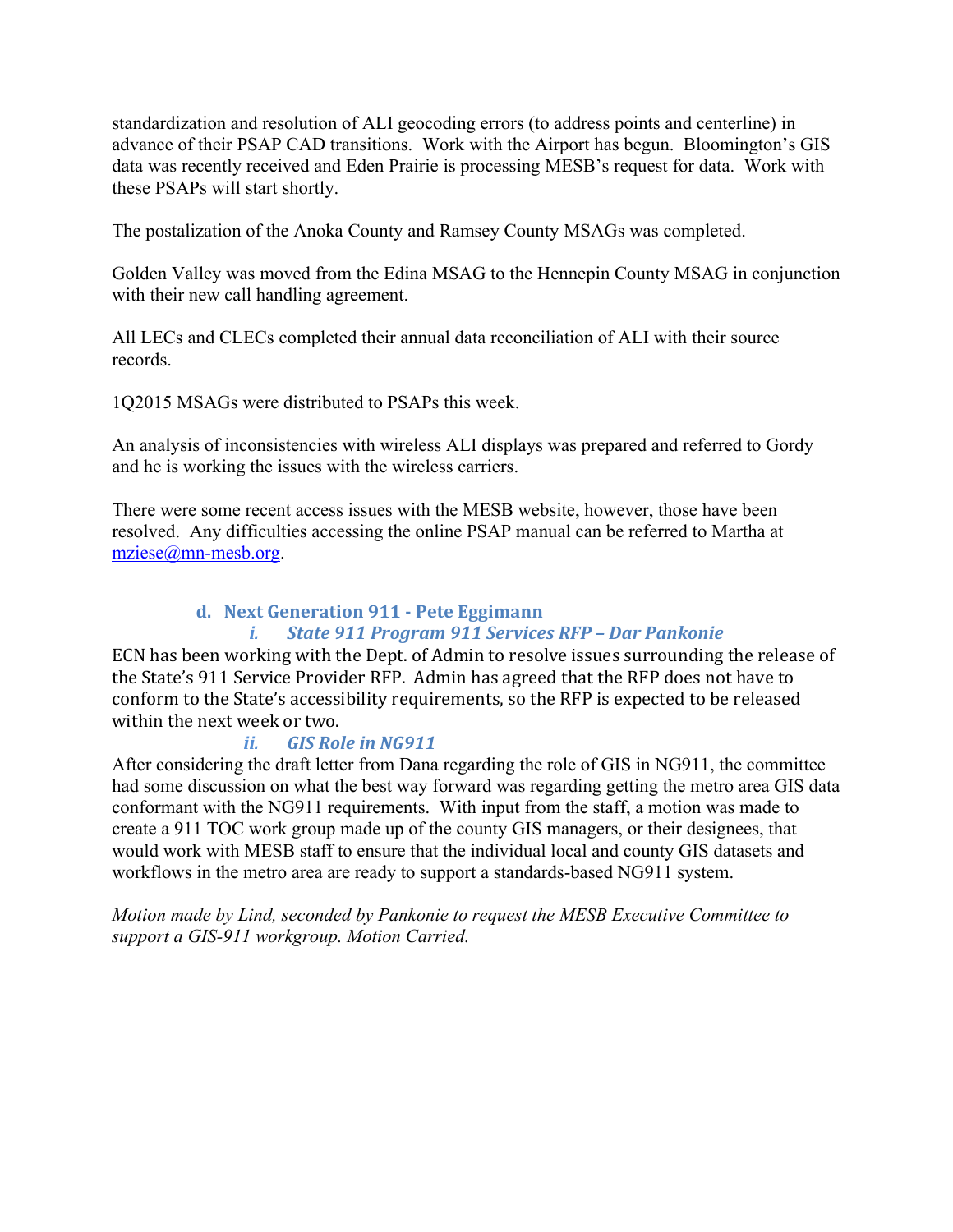#### *iii. NG911 Subcommittee Report – Pete Eggimann 1. Hosted/Shared 911 Answering Application*

Jeff Schlumpberger, Hennepin PSAP Manager reported that they have been on the system since the 6<sup>th</sup> of October. On December 9<sup>th</sup> the Hennepin Co. dispatch started to take over the Golden Valley calls from Edina. On December 16th , the Hennepin Co. staff moved to their new facility in Plymouth. Allina and HEMS are both on the new system as well. Edina and Minneapolis will be coming on the new system this spring, provided the final network elements are in place in time.

#### *2. SIP Enablement Fee*

Pete reported that they believe it is resolved for the metro area and that no fee will be charged. Dan Swiderski indicated that he has not received a blanket waiver, so expects the next order that we place will show it, and we will have to formally ask that the fee be waived on each order. CenturyLink and the State have not reached an agreement yet.

#### *iv. 911 System Alternate Routing Instructions*

Pete reported that Washington Co. had received a complaint from a Comcast subscriber who said they received a fast busy signal when they tried to call 911. The Washington Co. call metrics showed that the PSAP had available 911 sessions at the time the caller tried to get in. A ticket was started with 911 Repair and Comcast was notified of the problem. The investigation showed that the VoIP and wireline sessions shared a common trunk group in the Intrado system, and Intrado discovered that there was a sub-menu under the wireline/VOIP trunk group that listed wireline and VoIP separately. VoIP had been set to overflow to "fast busy" and wireline had been set to overflow to wireless. The correct setting should have been for both VoIP and wireline to overflow to wireless, with the wireless sessions overflowing to "fast busy".

Matthew Hoffer, the CenturyLink 911 Service Manager for the metro system, gave a brief explanation to the committee about how the Intrado system was different from what the PSAPs experienced with the legacy CenturyLink selective routers.

The old Condition 1, 2, and 3 routing definitions were no longer available in the Intrado system. The Intrado system basically has an overflow option (a single choice for VoIP, wireline, and wireless sessions) that is typically set to one of these options: overflow to another 911 session, to another PSAP, to a 10-digit number/hunt group, or to fast busy.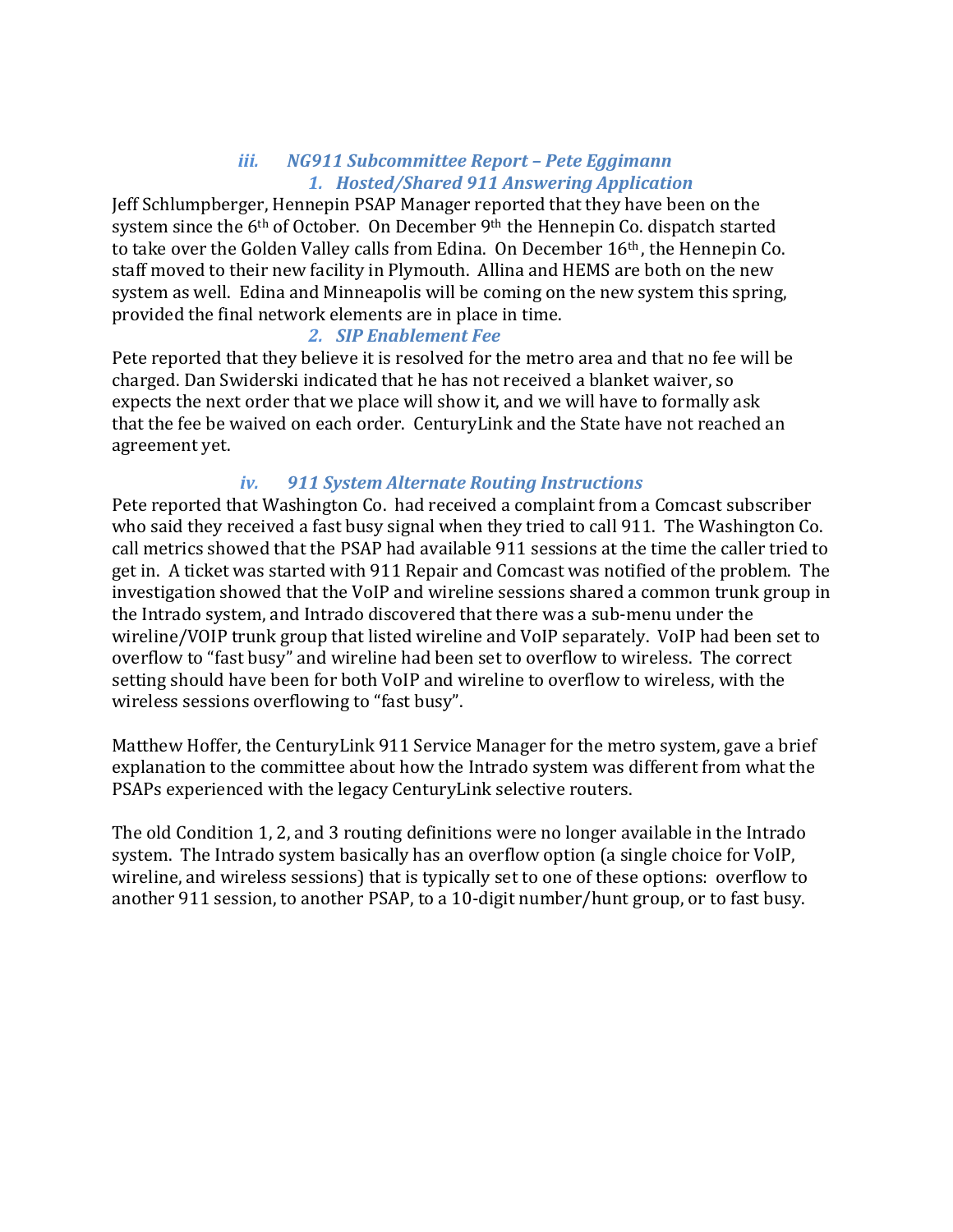The Intrado system then has what they call an abandonment option that is used if the PSAP can no longer process calls. The abandonment option is typically set to reroute calls to another PSAP, an off-site backup facility, or in some cases to wireless phones the PSAP has set up specifically for that purpose. The Intrado system allows for multiple abandonment options to be pre-built (up to 10), but a single option must be identified as the primary option. A PAD device will trigger the primary abandonment option. The primary option is the one that will be invoked automatically if Intrado cannot deliver calls to the PSAP. The committee members were cautioned that if they chose to use one of the other pre-built abandonment options because of some special circumstance, that option could default to become the new primary option, and were encouraged to specifically ask for the original primary option to be put back in place at the top of the abandonment option list when the PSAP went back into service.

#### **e. SECB NG911 Committee – Darlene Pankonie** *i. Vendor/Contractor Background Update*

BCA had approved sharing of checks by multiple PSAPs through cooperative agreements last fall. On December 19, the BCA sent out a letter stating they would be taking over all background checks once they could put a process in place. In the meantime, PSAPs could continue with the cooperative agreements, or do the background checks on an individual basis until the BCA process is in place.

#### **f. PSAP Operations Roundtable – Jeff Schlumpberger**

A meeting of the work group was held at Hennepin Co. on January 13. A chair and secretary for the work group were elected. A copy of the January meeting notes was distributed to the committee.

#### **g. Shared /Hosted Logging Update**

Pete indicated there will be a combined Radio 911 TOC meeting next week to discuss this.

#### **h. Condition 3 Routing – Metro Standard? - Nancie Pass**

Nancie Pass had asked in November if two PSAPs agreed to Condition 3 routing, should there be an MOU? Nancy was not at the meeting, so this item will be carried over to next month's meeting.